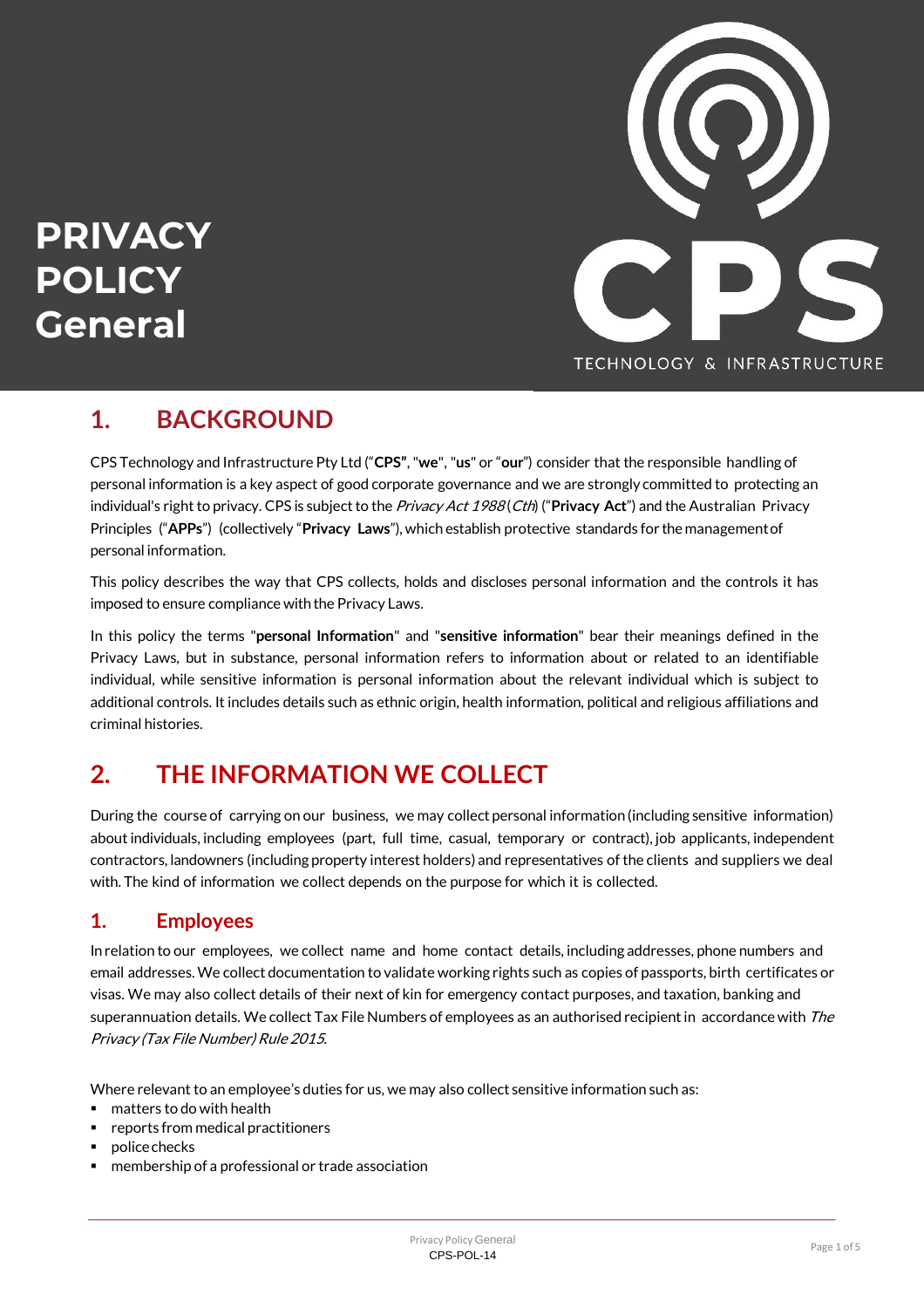

#### **2. Client and Supplier Representatives**

For clients' and suppliers' representatives, we typically collect name, telephone and email contact details.

### **3. HOW WE COLLECT AND HOLD INFORMATION**

#### **1. How personal information is collected**

Wherever reasonably possible, we collect personal information from the person to whom it relates. That is not always possible or appropriate and we do collect and use personal information from publicly available sources and from third parties.

Where we obtain personal information from a third party, including any of our clients, we are careful to seek confirmation from those providing us with the information that it was acquired in accordance with the requirements of the Privacy Laws, that they are entitled to provide it to us and that they are able to authorise us to use it for the purposes for which theyare supplying it.

If the information is sensitive, such as a police check, we will take steps to confirm that the individual to whom it relates has provided consent to our collection and primary use of the information.

#### **2. How personal information is held**

Employee records and job applications are saved to a human capital management IT platform and a secure cloud storage which can only be accessed by authorised Human Resources representatives.

### **4. HOW WE USE THE INFORMATION WE COLLECT**

CPS uses the personal informationitcollects:

- a) to communicate with its clients and provide its services to clients and potential clients;
- b) to enable CPS to provide services on behalf of its clients to the individuals to whom the information and
- c) to assess job applications, where the information relates to a job applicant.

Where CPS contacts you on behalf of a client and collects information relevant to the provision of services by CPS's client to you, the personal information collected will be used solely in relation to the provision of services to you by or on behalf of the relevant client. In such circumstances CPS collects the information as agent of the relevant CPS client and the use of that information may be subject to the client's privacy policy. In all such circumstances, CPS will clearlyidentify to you the client for whomitis collectingany personalinformation.

#### **4.1. No direct marketing**

We do not sell personal information to third parties or use personal information we have collected for direct marketing to you.